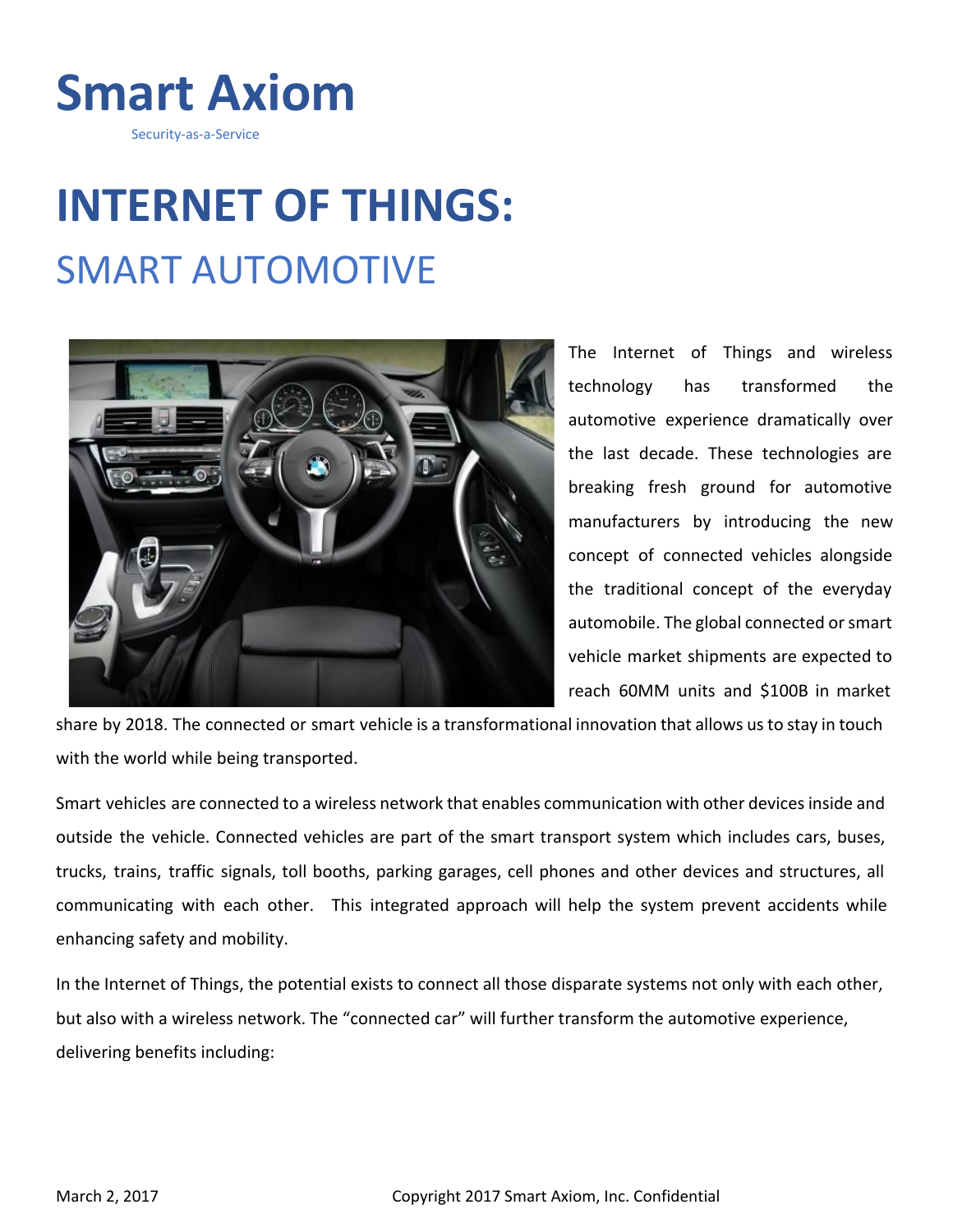- **● Fleet Management and Vehicle Telematics:** Smart Axiom Connected Vehicle solution ensures successful implementation of end-to-end fleet management, as well as vehicle health & telematics solutions through in-vehicle data collection with embedded applications, gateway service, in-cloud data management and user analytics with its elastic and scalability.
- **Predictive maintenance and Safety:** Smart Axiom's Big Data predictive analytics translates the maintenance concepts into practical and clear procedures with a range of predictive and "what-if-happen" models. These are associated with sensors, hardware modules, data transmitters and vehicle control units, and are used for monitoring the functional state of the vehicle and improving driver safety.
- **● Cloud Service and Connected Cars:** Smart Axiom's platform offers a stack of plug-and-play IoT components that streamline the development of connected car applications and ensure smooth integration between separate modules of the connected car within a secured cloud environment.
- **Car-To-Car Communication:** On streets and highways, car-to-car communications will activate crash-avoidance systems to help prevent accidents. Vehicles will also report traffic conditions to other vehicles and local authorities.
- **● Internet Access:** Wi-Fi and LTE/5G connectivity will enable passengers to use internet on their laptop or mobile devices.
- **In-car Infotainment:** Backseat DVD players will be replaced by systems that stream movies and TV shows from video streaming services.

## Addressing Challenges

Realizing the vision of the connected vehicle will require forming a consensus among automakers, automotive OEMs, and technology providers regarding such challenges as:

**Security:** Security and data privacy, which are already rising in importance given increased vulnerabilities to attacks, espionage and data breaches are driven by increased connectivity and data sharing. This requires a decentralized horizontal security approach at device, operation and transport level. Security needs to be built into every device from the initial design phase, beginning with hardware and operating systems.

**Safety:** On-board systems must receive communications, software updates, and patches in ways that do not impede safe vehicle operation.